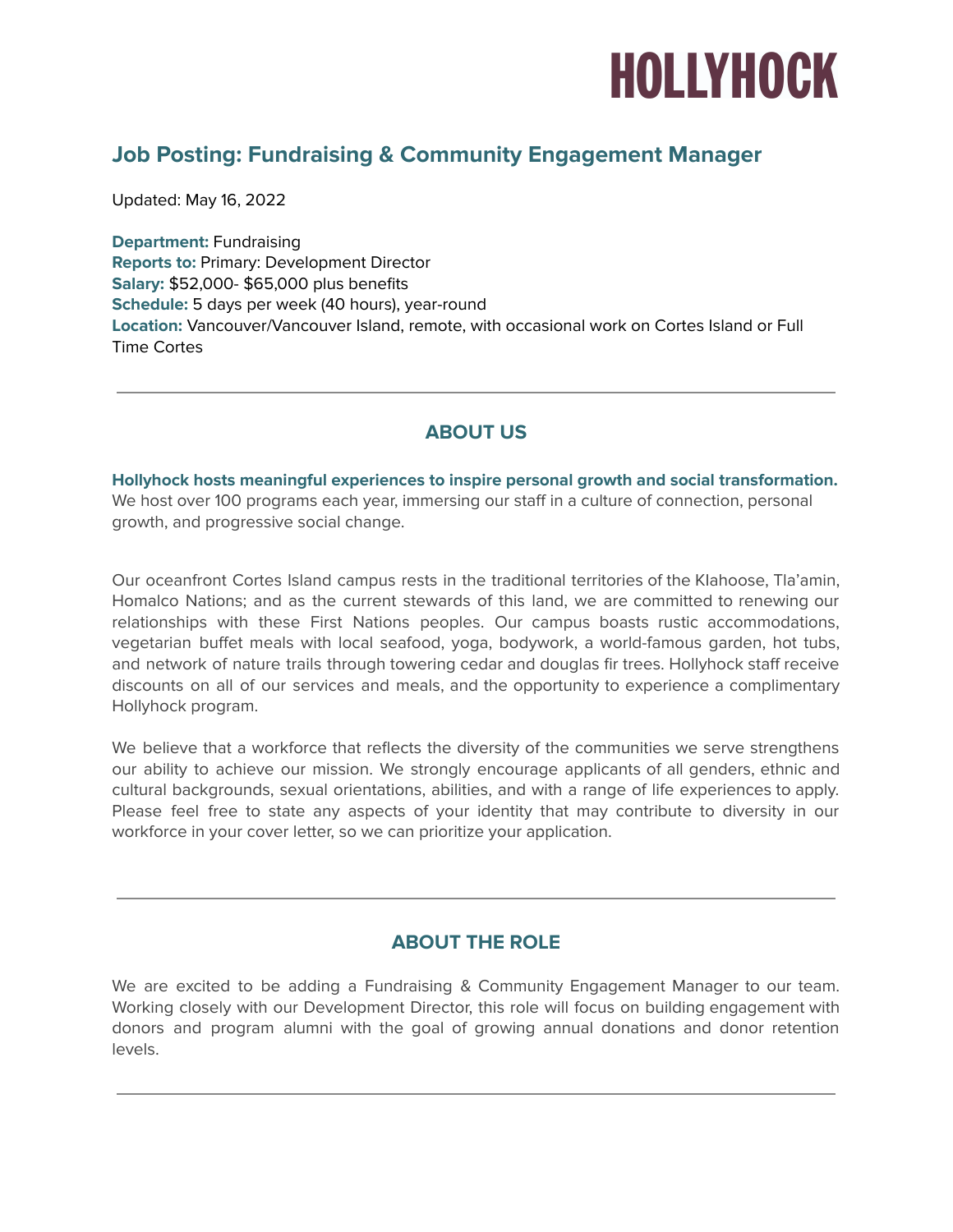## **RESPONSIBILITIES**

- Create and execute fundraising strategies to achieve or exceed annual fundraising targets;
- Lead donor cultivation and stewardship:
- Develop ways to enhance program participant and alumni experience, creating activities and events that increase engagement.

### **Fundraising**

- Build relationships with donors and key stakeholders;
- Design and execute fundraising campaigns, including phone calls, paper mailing, and e-mails;
- Make direct, face-to-face requests for support, and assist senior managers and Hollyhock Board with their funding requests;
- Produce annual fundraising events;
- Lead donor stewardship, ensuring timely gift acknowledgement, donor appreciation, donor engagement;
- Leverage fundraising opportunities and seek new opportunities to raise awareness of Hollyhock's work;
- Support a decolonized approach to fundraising

#### **Community Engagement**

- **●** Develop Initiatives to build engagement with participants and stakeholders
- **●** Work with the Marketing Manager to share stakeholder stories to inspire and lead donor engagement
- **●** Participate in the development of cohort/peer platforms for collaboration between gatherings.

#### **Fundraising Administration**

- Fundraising Data Management & Reporting
	- Track donor communications in CRM
	- Oversee Fundraising Coordinator in entry of donations and ensuring data integrity
	- Oversee Fundraising Coordinator in implementing donor stewardship tasks
	- Oversee Fundraising Coordinator in time sensitive matters such as sending out tax receipts.
- Review and update fundraising templates as needed

#### **Scholarship Committee**

- An integral member of our Scholarship Committee participating in the assessment and awarding of scholarships
- Assist in collecting scholarship and sponsor stories, conduct interviews and draft blog posts